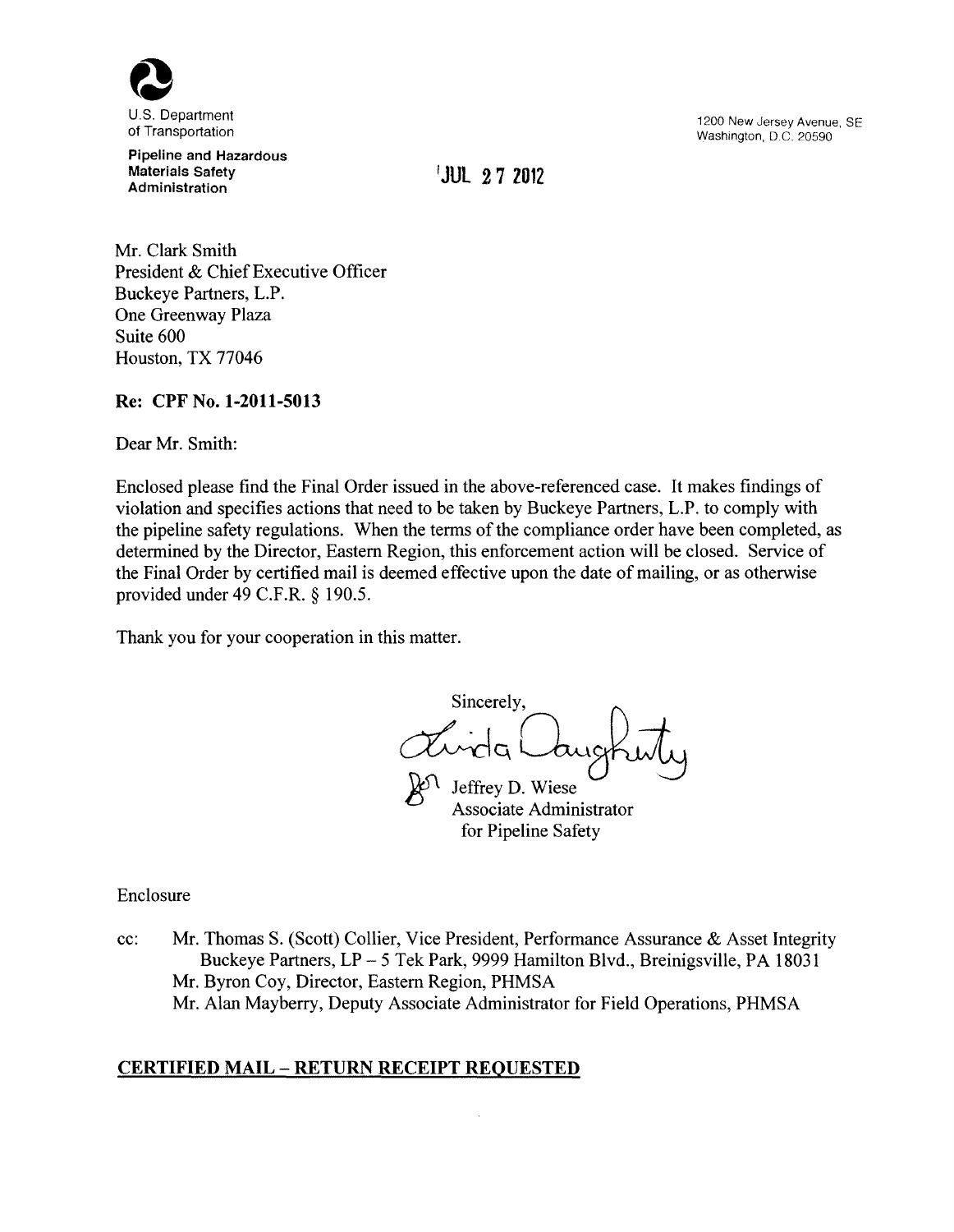## U.S. **DEPARTMENT OF TRANSPORTATION PIPELINE AND HAZARDOUS MATERIALS SAFETY ADMINISTRATION OFFICE OF PIPELINE SAFETY WASHINGTON, D.C. 20590**

) ) ) ) ) )

**In the Matter of** 

**Buckeye Partners, L.P.,** 

**Respondent.** 

**CPF** No. **1-2011-5013** 

## **FINAL ORDER**

On July 23, 2009, the Pipeline and Hazardous Materials Safety Administration (PHMSA), Office of Pipeline Safety (OPS) received a notification through the Integrity Management Database (Notification #365) from Buckeye Partners, L.P. (BPL or Respondent) regarding a dent located on the top portion of its PY742PL pipeline that met the regulatory criteria for immediate repair. On September 9, 2010, BPL applied for a Special Permit to waive compliance with the regulatory requirement for immediate repair.<sup>1</sup> On September 14, 2011, PHMSA denied BPL's request for a Special Permit. BPL did not make immediate repairs. BPL's PY742PL pipeline runs from Paulsboro, New Jersey and crosses the Delaware River to the Philadelphia, Pennsylvania Airport, a High Consequence Areas (HCAs). 2 BPL owns and operates approximately 6,000 miles of pipelines transporting refined petroleum products and highly volatile liquids.<sup>3</sup> Approximately 3,558 of those pipeline miles are in or could affect HCAs and are covered by BPL's integrity management program.

As a result of BPL's failure to make immediate repairs, the Director, Eastern Region, PHMSA, (Director), issued to Respondent, by letter dated December 29, 2011, a Notice of Probable Violation and Proposed Compliance Order (Notice). In accordance with 49 C.F.R. § 190.207, the Notice proposed finding that Respondent had committed violations of 49 C.F .R. Part 195 and proposed ordering Respondent to take certain measures to correct the alleged violations.

<sup>&</sup>lt;sup>1</sup> See Special Permit Docket # PHMSA 2010-0261.

<sup>2</sup> An HCA is defined as: (1) a *commercially navigable waterway,* which means a waterway where a substantial likelihood of commercial navigation exists; (2) a *high population area,* which means an urbanized area, as defined and delineated by the Census Bureau, that contains 50,000 or more people and has a population density of at least 1,000 people per square mile; (3) an *other populated area,* which means a place, as defined and delineated by the Census Bureau, that contains a concentrated population, such as an incorporated or unincorporated city, town, village, or other designated residential or commercial area; and (4) an *unusually sensitive area,* as defmed in § 195.6. 49 C.F.R. § 195.450.

<sup>&</sup>lt;sup>3</sup> http://www.buckeye.com/BusinessOperations/tabid/56/Default.aspx and http://www.buckeye.com/AboutUs/tabid/54/Default.aspx (last accessed on June 22, 2012).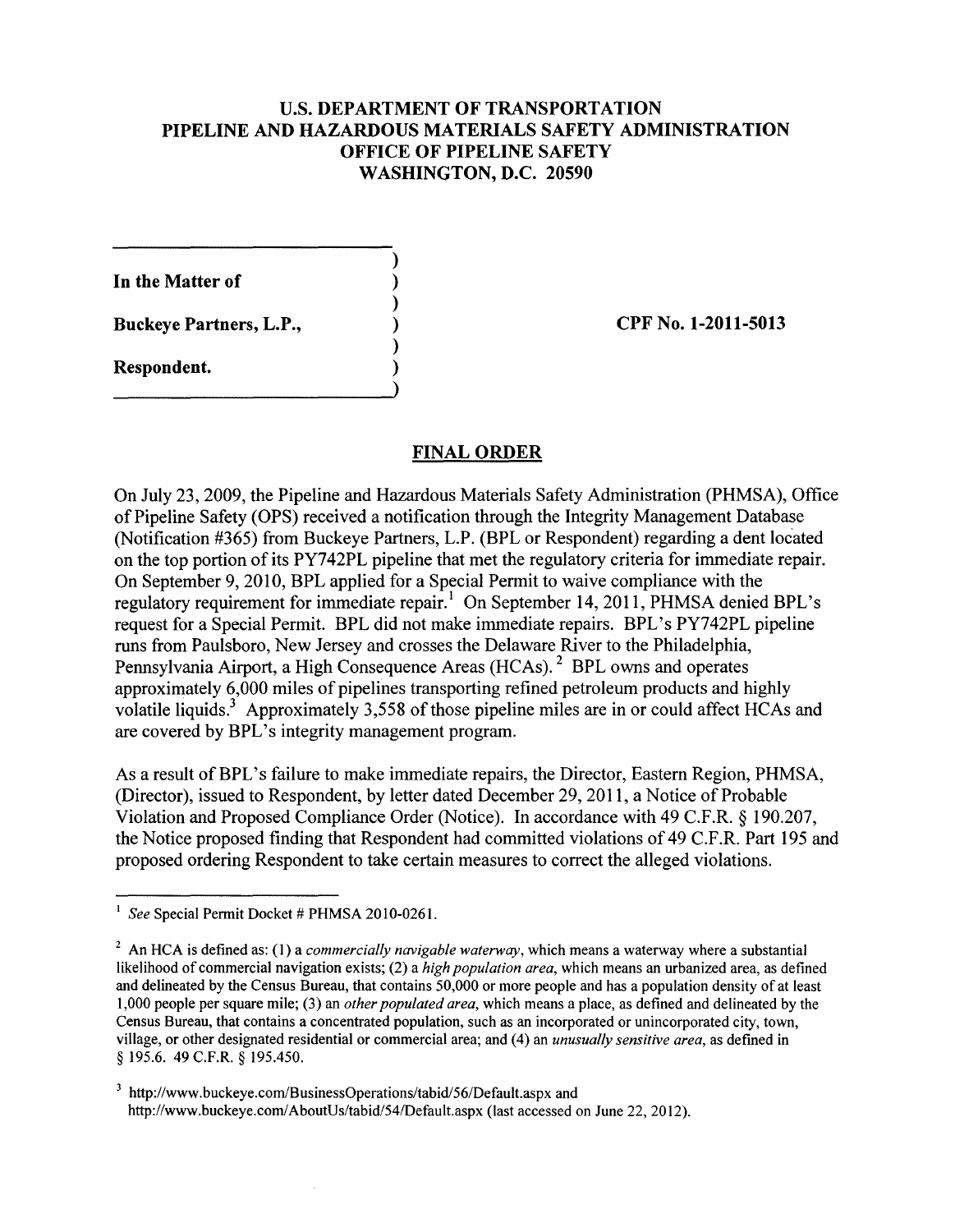BPL responded to the Notice by letter dated January 27, 2012 (Response). The company did not contest the allegations of violation but provided information concerning the corrective actions it will take. Respondent did not request a hearing and therefore has waived its right to one.

#### FINDINGS OF VIOLATION

**Item 1:** The Notice alleged that Respondent violated 49 C.F.R.  $\S$  195.452(h)(4)(i)(D), which states:

#### § 195.452 Pipeline integrity management in high consequence areas.

(h) What actions must an operator take to address integrity issues?

 $(1)$  ....

(4) Special requirements for scheduling remediation  $-(i)$  Immediate repair conditions. An operator's evaluation and remediation schedule must provide for immediate repair conditions. To maintain safety, an operator must temporarily reduce operating pressure or shut down the pipeline until the operator completes the repair of these conditions. An operator must calculate the temporary reduction in operating pressure using the formula in Section 451.6.2.2 (b) of ANSI/ASME B31.4 (incorporated by reference, see  $\S$  195.3). An operator must treat the following conditions as immediate repair conditions:

 $(A)$  ...

(D) A dent located on the top of the pipeline (above the 4 and 8 o'clock positions) with a depth greater than 6% of the nominal pipe diameter.

The Notice alleged that Respondent violated § 195.452(h)(4)(i)(D) by failing to remediate an immediate repair condition, and by failing to temporarily reduce operating pressure or shut down the pipeline until the repair had been completed. Specifically, the Notice alleged that BPL failed to reduce the pressure or shut down its PY742PL pipeline until it repaired an 8.2% deep dent located on the top of the pipeline. On July 23, 2009, BPL notified PHMSA that an ILI report indicated that a dent, an immediate repair condition, had been found on its PY742PL pipeline, about 75 feet off the north bank of the Delaware River.<sup>4</sup> Per  $\S$  195.452, BPL was required to schedule an immediate repair. Instead, on September 9, 2010, over a year later, BPL requested a special permit to waive this requirement. On September 14, 2011, PHMSA denied BPL's request for a Special Permit to waive the regulatory requirement for immediate repair.<sup>5</sup>

<sup>&</sup>lt;sup>4</sup> Section 195.452(h)(4)(i)(B) defines an "immediate repair condition" as a condition where a "calculation of the remaining strength of the pipe shows a predicted burst pressure less than the established maximum operating pressure at the location of the anomaly." Section 195.452(h)(4)(iii)(D) defmes a "180-day condition" as a condition where a "calculation of the remaining strength of the pipe shows an operating pressure that is less than the current established maximum operating pressure at the location of the anomaly."

<sup>&</sup>lt;sup>5</sup> Buckeye Request for Special Permit dated September 9, 2010, Violation Report at Exhibit A-4.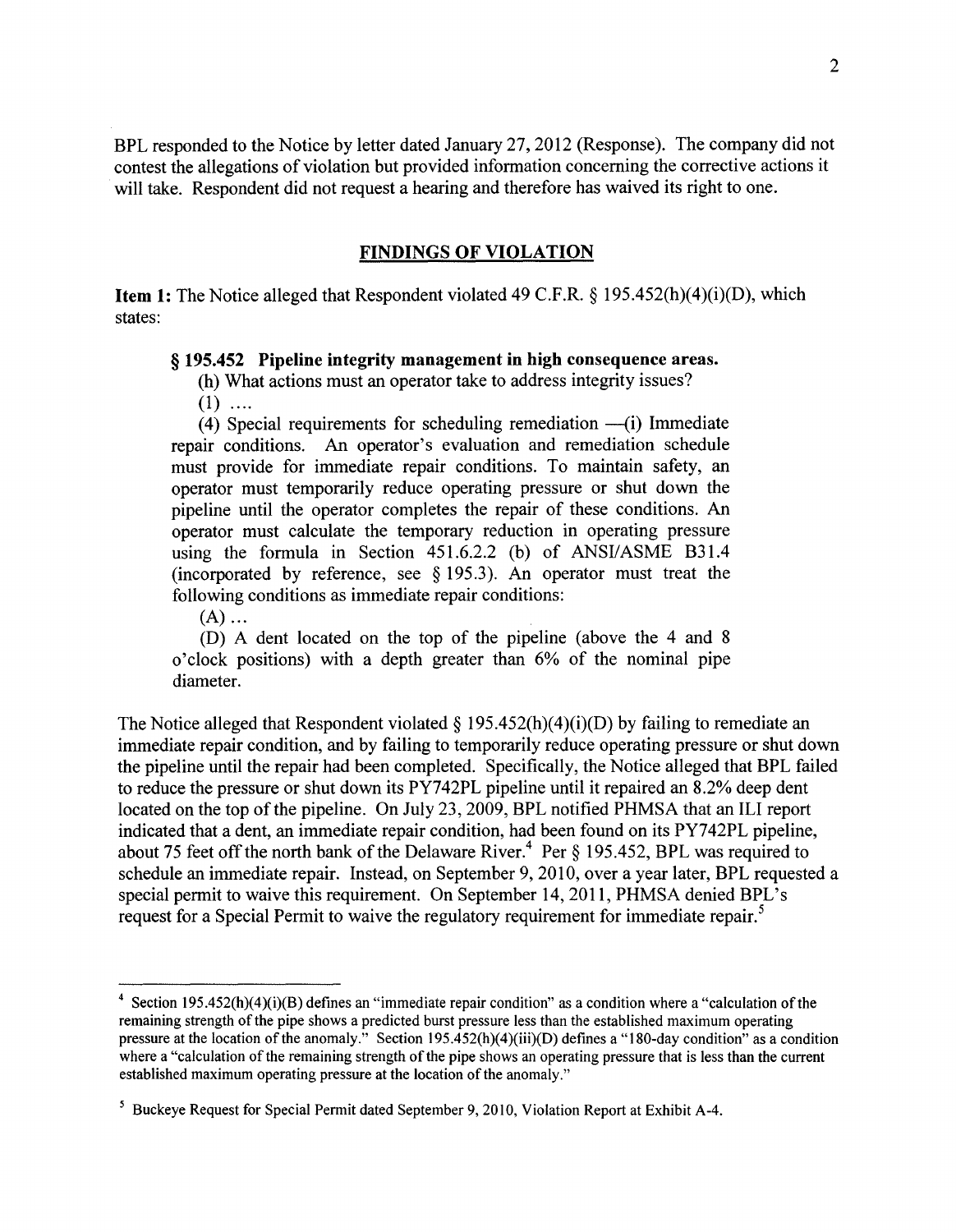Therefore, BPL was required to bring the PY742PL pipeline into compliance. Respondent did not take immediate action to reduce operating pressure or shut down its PY742PL pipeline and stated that it would replace the line by the end of 2012.<sup>6</sup>

In its Response, Respondent did not contest the allegation in the Notice that it failed to reduce the pressure or shut down the PY742PL pipeline until repair of the dent but expressed its intent to comply with the proposed compliance order.<sup>7</sup> BPL stated that it plans to install a replacement control valve and related equipment to better protect the pipeline from pressure surges.

Pipeline operators are obligated to take immediate action including temporarily reducing operating pressure or shutting down a line until repairs can be made when anomalies meeting the criteria for immediate repair conditions are identified in the course of an integrity assessment. Respondent failed to reduce the pressure or shut down the pipeline until an immediate repair condition was repaired as required by  $\S$  195.452(h)(4(i)(D). The failure to do so can have direct safety impacts. Accordingly, having reviewed the record, I find that Respondent violated 49 C.F.R. § 195.452(h)(4)(i)(D).

Item 2: The Notice alleged that Respondent violated 49 C.F.R. § 195.575(a)-(e), which states:

### § 195.575 Which facilities must I electrically isolate and what inspections, tests, and safeguards are required?

(a) You must electrically isolate each buried or submerged pipeline from other metallic structures, unless you electrically interconnect and cathodically protect the pipeline and the other structures as a single unit.

(b) You must install one or more insulating devices where electrical isolation of a portion of a pipeline is necessary to facilitate the application of corrosion control.

(c) You must inspect and electrically test each electrical isolation to assure the isolation is adequate.

(d) If you install an insulating device in an area where a combustible atmosphere is reasonable to foresee, you must take precautions to prevent arcing.

(e) If a pipeline is in close proximity to electrical transmission tower footings, ground cables, or counterpoise, or in other areas where it is reasonable to foresee fault currents or an unusual risk of lightning, you must protect the pipeline against damage from fault currents or lightning and take protective measures at insulating devices.

<sup>6</sup> Buckeye's Special Permit application (PHMSA 2010-0261), dated September 9, 2010, included an engineering analysis final report on the dent. *Pipeline Safety Violation Report CPF 1-2011-5013 (Violation Report)* at Exhibit A-1.

<sup>7</sup> Response at I.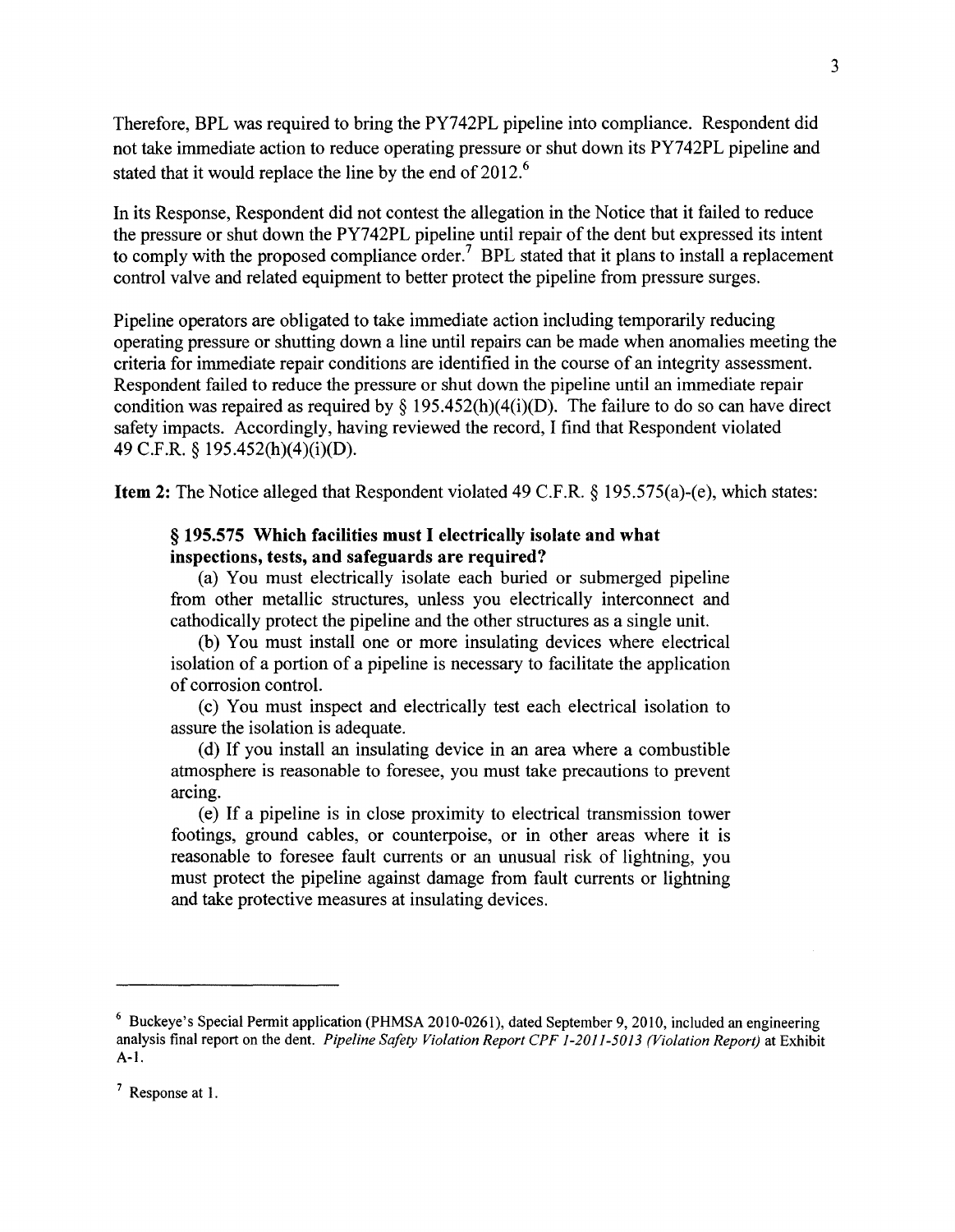The Notice alleged that Respondent violated  $\S$  195.575 (a)-(e) by failing to electrically isolate, inspect, and test the pipeline and failing to take protective measures at insulating devices against damage from fault currents or lightning. Specially, the Notice alleged that cathodic protection tests on Respondent's PY742PL pipeline and casing indicated a metallic short since February 18, 2011.<sup>8</sup>

In its Response, Respondent did not contest the allegation in the Notice but expressed its intent to comply with the proposed compliance order.  $9$  BPL stated that, after acquiring all of the appropriate permits, it will install a new river crossing by the directional drill method and abandon the dented pipe section under the river. Accordingly, after considering all the evidence, I find that Respondent violated 49 C.F.R. § 195.575(a)-(e) by failing to electrically isolate, inspect, and test the pipeline and failing to take protective measures at insulating devices against damage from fault currents or lightning.

### **COMPLIANCE ORDER**

The Notice proposed a compliance order with respect to Items 1 and 2 in the Notice for violations of 49 C.F.R.  $\S$ § 195.452(h)(4)(i)(D), and 195.575(a)-(e), respectively. Under 49 U.S.C. § 60118(a), each person who engages in the transportation of hazardous liquids or who owns or operates a pipeline facility is required to comply with the applicable safety standards established under chapter 601. Pursuant to the authority of 49 U.S.C. § 60118(b) and 49 C.F.R. § 190.217, Respondent is ordered to take the following actions to ensure compliance with the pipeline safety regulations applicable to its operations:

- 1. With respect to the violation of§ 195.452(h)(4)(i)(D), **(Item 1),** Respondent must verify that the replacement control valve is installed correctly on the PY742PL pipeline and that the set point is adjusted to protect the integrity of the pipeline from pressure surges. Respondent must demonstrate to the Director that the replacement control valve is correctly installed on the PY742PL pipeline within 30 days of receipt of this Final Order.
- 2. With respect to the violation of§ 195.452(h)(4)(i)(D), **(Item 1),** Respondent must complete the repair of the subject dent on PY742PL pipeline within 18 months of receipt of this Final Order. The repair must be performed in accordance with § 195.422 and BPL's Operation and Maintenance Manual, as appropriate. Respondent must demonstrate to the Director that this repair is complete.
- 3. With respect to the violation of§ 195.575 **(Item 2),** Respondent must bring its PY742PL pipeline into compliance with § 195.575, within 18 months of receipt of this Final Order.

<sup>&</sup>lt;sup>8</sup> Buckeye Partners Letter of Decision with Buckeye Partners Special Permit Analysis and Findings, Docket # PHMSA 2010-0261, Violation Report at Exhibit A-5.

<sup>&</sup>lt;sup>9</sup> Response at 2.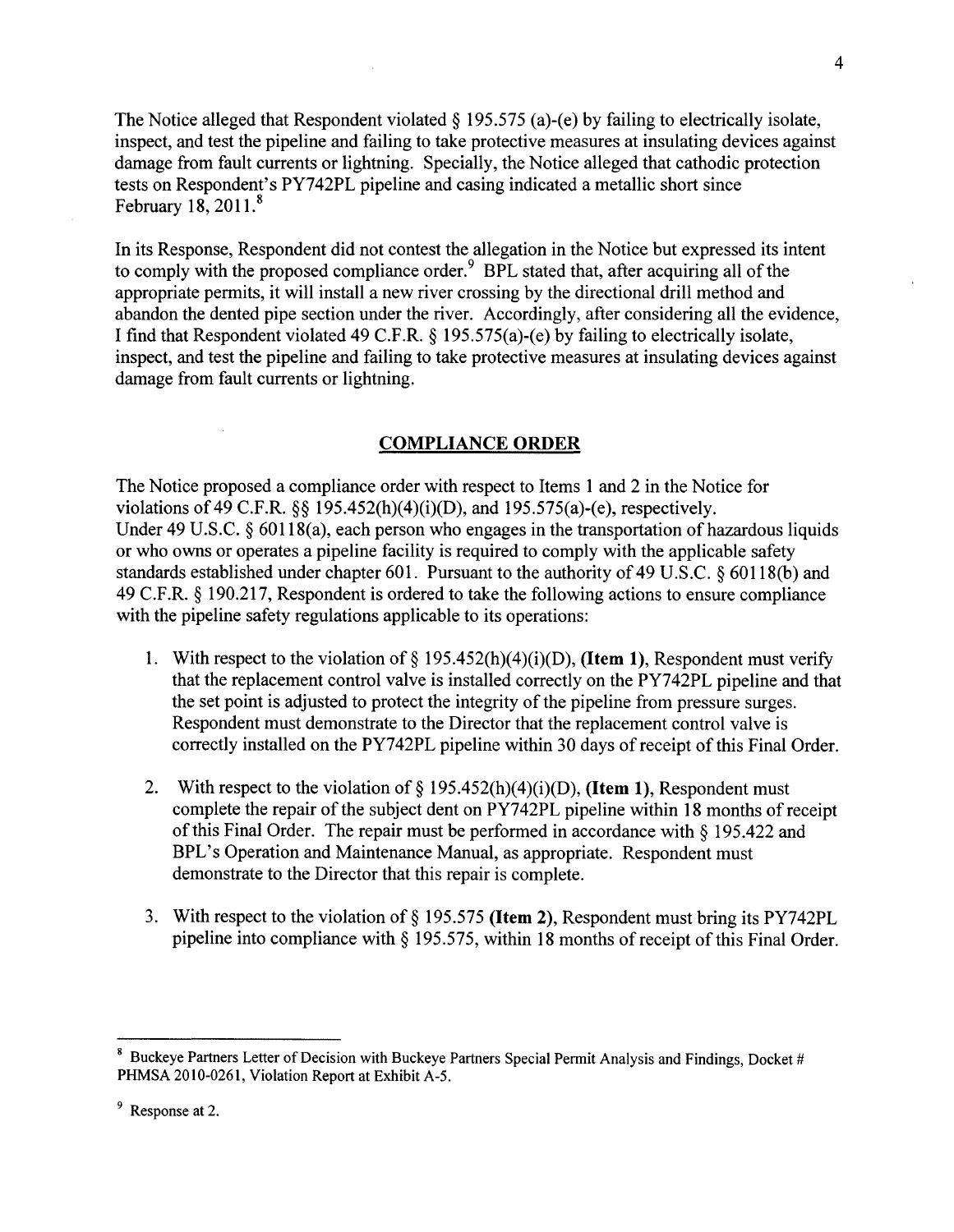4. Buckeye Partners, L.P. must commence periodic shut-in integrity tests on its PY742PL pipeline. Respondent must perform the tests at least once every sixteen (16) days. The initial test must be performed within 30 days of receipt of this Final Order. Buckeye must continue to perform these shut-in integrity tests until items 2 and 3 above are completed. These tests must include, but is not limited to:

a. Suspending operation at a moderate pressure level for one (1) hour and documenting the pressure over that interval; and

- b. Analyzing any pressure variations that occurred during that one (1) hour interval.
- 5. Buckeye Partners, L.P. must complete all the above items within the stipulated timeframe unless Buckeye abandons this portion of the pipeline. Respondent may abandon this portion of the pipeline in accordance to  $\S 195.402(c)(10)$  and Buckeye's Operation and Maintenance Manual, as appropriate. After Buckeye has abandoned this portion of the pipeline, Buckeye will no longer be required to comply with this Compliance Order.
- 6. Regarding the above items, Buckeye Partners, L.P. must make all related records and procedures available for review by the Director, upon request.
- 7. After receipt of this Final Order, Buckeye Partners, L.P. must submit quarterly summary reports detailing the actions taken regarding the above Items, with supporting documentation to the Director, Eastern Region, Pipeline and Hazardous Materials Safety Administration, 820 Bear Tavern Rd, Suite 103, West Trenton, NJ 08628. Please reference CPF# 1-2011-5013 in the title of the quarterly summary reports.
- 8. Buckeye Partners, L.P. is requested (not mandated) to maintain documentation of the safety improvement and compliance costs associated with fulfilling this Compliance Order and submit the total to Byron Coy, Director, Eastern Region, Pipeline and Hazardous Materials Safety Administration. It is requested that these costs be reported in two categories: (1) total cost associated with preparation/revision of plans, procedures, studies, and analyses; and (2) total cost associated with replacements, additions, and other physical changes to the pipeline infrastructure.

The Director may grant an extension of time to comply with the required item upon a written request timely submitted by the Respondent demonstrating good cause for an extension.

Failure to comply with this Order may result in the administrative assessment of civil penalties not to exceed \$100,000 for each violation for each day the violation continues or in referral to the Attorney General for appropriate relief in a district court of the United States.